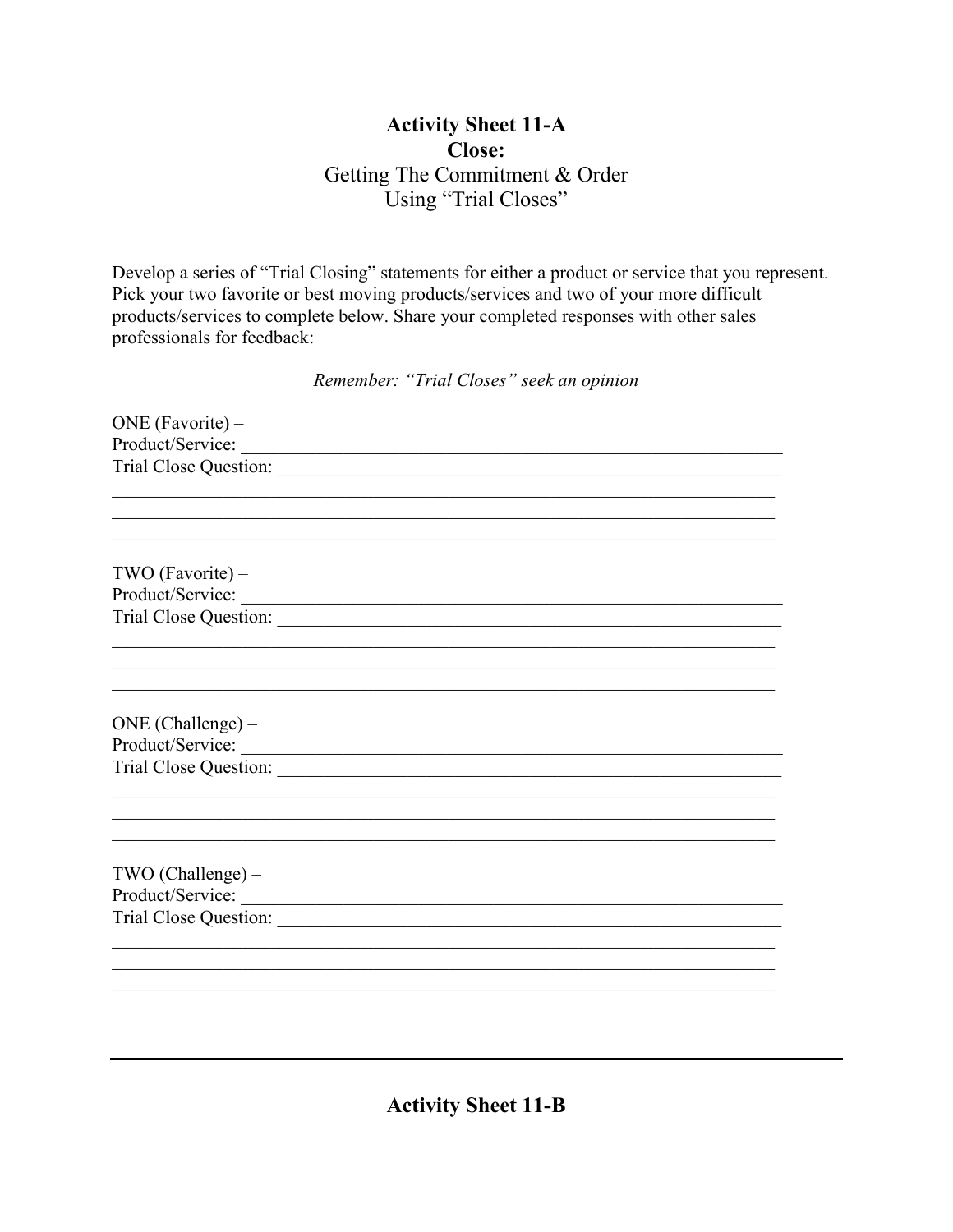## **Close:** Getting The Commitment & Order Using "Closing-Order Questions"

Develop a series of "Closing-Order Questions" statements for either a product or service that you represent. Pick your two favorite or best moving products/services and two of your more difficult products/services to complete below. Share your completed responses with other sales professionals for feedback:

*Remember: "Closing-Order Questions" seek a commitment*

| ONE (Favorite) -      |  |
|-----------------------|--|
| Product/Service:      |  |
|                       |  |
|                       |  |
|                       |  |
|                       |  |
|                       |  |
|                       |  |
| $TWO$ (Favorite) –    |  |
| Product/Service:      |  |
|                       |  |
|                       |  |
|                       |  |
|                       |  |
|                       |  |
|                       |  |
| $ONE (Challenge) -$   |  |
| Product/Service:      |  |
|                       |  |
|                       |  |
|                       |  |
|                       |  |
|                       |  |
|                       |  |
| TWO (Challenge) -     |  |
| Product/Service:      |  |
| Trial Close Question: |  |